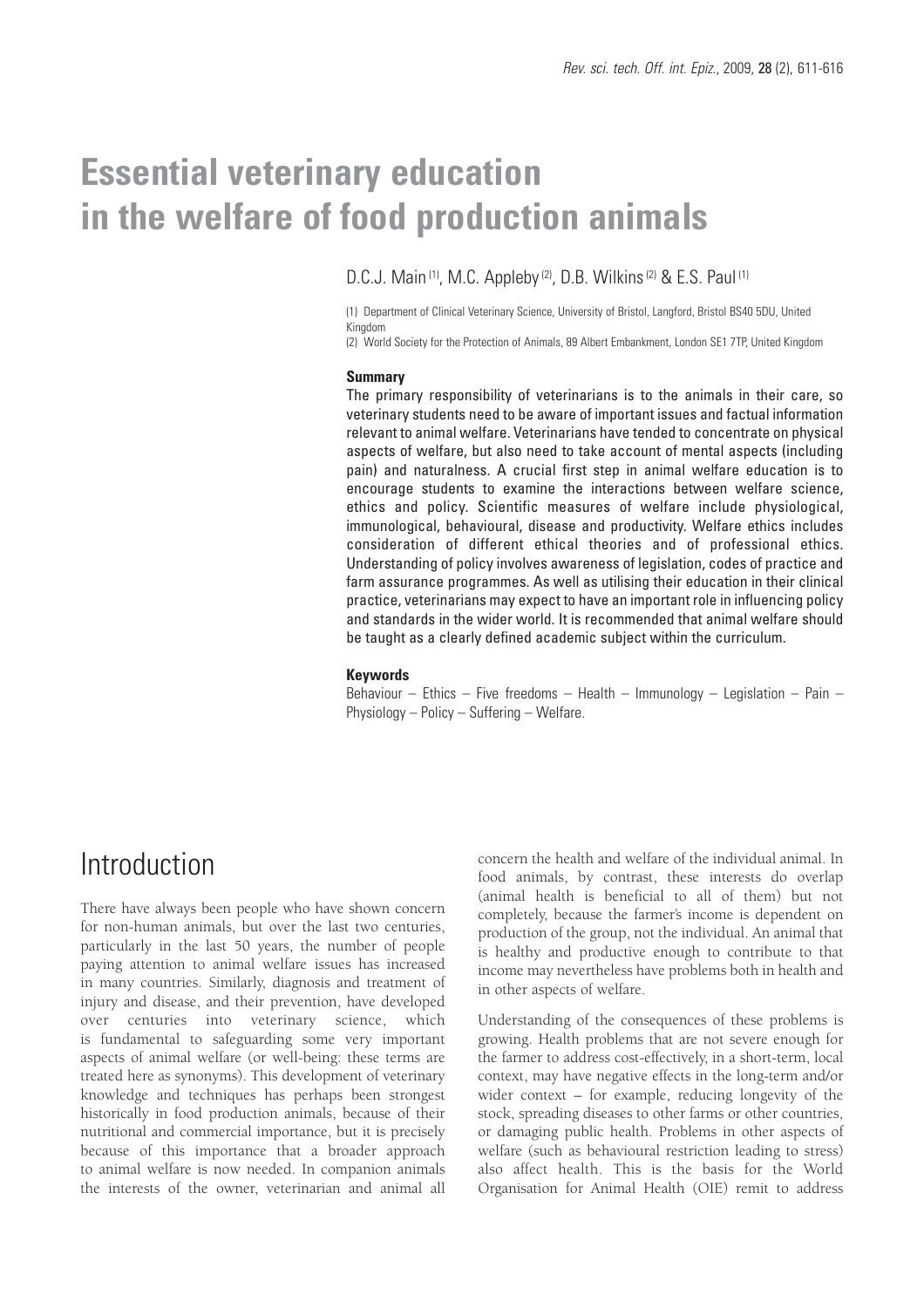animal welfare (15). Such problems are also associated with other impacts of farming, notably its environmental impact. Thus, choice of housing and management systems (e.g. grazing versus intensive housing) affects both the welfare of the animals and the incidence of air and water pollution. All these issues are matters of public concern, and therefore have an increasing economic impact. In developed countries, such as in Europe, North America and Australasia, they have led to niche markets for organic and high-welfare animal products. Developing countries are increasingly taking advantage of these markets as a commercial opportunity (4). Furthermore, all countries need to address these issues to achieve sustainability of their livestock agriculture and sustainable treatment of other animals, including wildlife. Animal welfare is an important consideration for developing countries (13) as well as developed countries.

Veterinarians need to be educated in animal welfare because despite the complex conflicts of interest mentioned above, their primary responsibility is to the animals in their care. Whether acting as clinicians or policy advisers, they have a special role to play as 'animal advocates', while taking into account the considerations of owners, animal industries and governments. This requires knowledge of the welfare impact of different husbandry and clinical practices and an ability to analyse logically the human interests involved. The importance of animal welfare in the veterinary curriculum has been widely recognised and has been adopted as a theme by the *Journal of Veterinary Medical Education* (9). Detailed suggestions for a potential syllabus and teaching methods have been made elsewhere (10, 14). Here, the authors outline the requirements for teaching the basics of animal welfare concepts, and then the three essential approaches to animal welfare: science, ethics and policy. First, though, as with any education, it is appropriate to consider the desired outcomes.

### Educational outcomes

A veterinary education in animal welfare would not be expected to be polemic: it should not challenge in a confrontational manner common practices in animal production or other areas of animal use. Such an approach might well raise objections from other veterinary teachers and representatives of the agricultural industry. A sensible approach, by contrast, would be that the welfare education should provide veterinary students with the basic skills and understanding to be able to analyse the actions of themselves and others. This will at least enable them to act in accordance with the relevant legal standards in each country. Furthermore, it is important to consider whether the goal of such education should be to change the attitudes and behaviours of veterinary students. In view of the fact that animal welfare is becoming an increasingly important factor in many livestock issues, it does seem appropriate to encourage students to pay closer attention to the welfare of animals, perhaps especially food production animals. Analysis of outcomes will be covered below.

### Basic welfare concepts

Animal welfare is a multidisciplinary subject as it encompasses scientific approaches for assessing welfare, philosophical issues governing human behaviour towards animals, and the policy methods (including legislation) available for defining minimum standards or promoting improvements in welfare. A crucial first step in welfare education is, therefore, to encourage students to examine the interactions between welfare science, ethics and policy. For example, when considering a surgical mutilation of an animal, such as castration in lambs, veterinary students can be encouraged to consider the following questions:

– What is the welfare impact of the husbandry procedure and of the possible alternatives? (welfare science)

– What is the moral justification for this procedure and its impact on the various stakeholders? (welfare ethics)

– What legal controls or other intervention strategies can be used to limit the welfare compromise associated with this procedure? (welfare policy)

Veterinary students also need to be aware of important debates as well as factual information available in this discipline. A key aspect that needs to be discussed is the various concepts and definitions that have been used within animal welfare. A useful approach here is to recognise the three overlapping concepts of physical attributes, mental attributes and naturalness (7). These may be characterised as emphasising animal bodies, animal minds and animal natures respectively (1). They are complementary to some extent, but may sometimes be contradictory: keeping an animal outdoors is more natural but may cause it to feel hot or cold and limit its growth. Most welfare definitions tend to focus on one or more of these concepts. Veterinarians have in the past tended to concentrate on physical aspects of welfare, but need to take account of other opinions that emphasise mental aspects (including pain and other negative states) and naturalness. Some frameworks such as the Five Freedoms established by the Farm Animal Welfare Council in the United Kingdom (8) seem to have become widely used because they draw on all three concepts: physical (freedom from injury and disease), mental (freedom from hunger, thirst, discomfort, pain, fear and distress) and natural (freedom to express normal behaviour).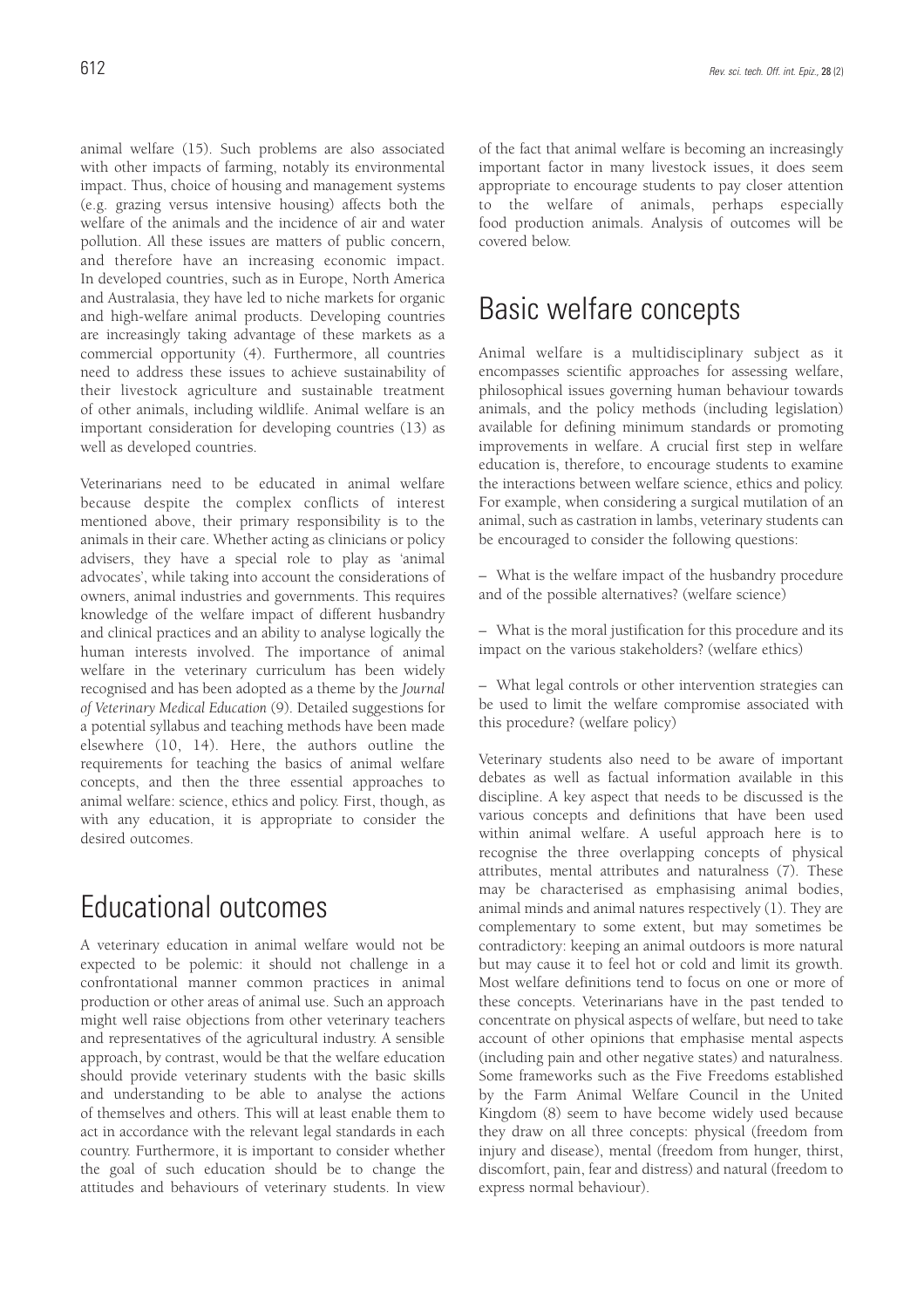# Animal welfare education: three essential components

### **Welfare science**

Over the last few decades there has been a significant increase in the application of scientific methods to the assessment of welfare. Science has been particularly useful for evaluating the impact of husbandry systems and procedures on an animal's welfare state. In addition to quantification of welfare compromises, scientific approaches can be used to evaluate possible solutions within either an experimental or more applied context. As an animal's welfare may be influenced by many factors, welfare assessment normally requires concurrent assessment of several measures (11). These measures would include physiological, immunological, disease, physical fitness, productivity and behavioural indicators  $(Box 1)$ .

#### **Box 1**

| <b>Generally used measures of welfare</b>                                                 |
|-------------------------------------------------------------------------------------------|
| Physiological indicators of pleasure                                                      |
| Behavioural indicators of pleasure                                                        |
| Extent to which strongly preferred behaviours can be shown                                |
| Variety of normal behaviours shown or suppressed                                          |
| Extent to which normal physiological processes and anatomical<br>development are possible |
| Extent of behavioural aversion shown                                                      |
| Physiological attempts to cope                                                            |
| Immunosuppression                                                                         |
| Disease prevalence                                                                        |
| Behavioural attempts to cope                                                              |
| Behaviour pathology                                                                       |
| Brain changes, e.g. those indicating self-narcotisation                                   |
| Body damage prevalence                                                                    |
| Reduced ability to grow or breed                                                          |
| Reduced life expectancy                                                                   |
| Source: Broom (5)                                                                         |

An understanding of animal behaviour is essential in animal welfare science. For example, the presence of abnormal behaviours (such as repetitive or stereotypic behaviour) can indicate present or previous welfare problems. An assessment of behaviour in both experimental and commercial systems can also provide information on the preferences of animals. In particular it can yield information on the motivation of an animal to be provided with a certain resource. As well as understanding the various parameters available, veterinary students should also be encouraged to interpret the welfare science, which would include discussion of why some measurements are more meaningful than others.

Observing and understanding behaviour has been particularly important in comparing the welfare impacts of intensive or confinement husbandry systems with more extensive systems. For example, when pregnant sows are kept in crates or on tethers, they are prevented from showing much of their normal behaviour such as foraging, and they frequently show stereotypic behaviour such as biting the bars. Evidence suggests that the stereotypies arise from frustration of motivations such as that for foraging, and demonstrate either that the sows are stressed at the time or that they were stressed during the early period of confinement. Sows in groups, though, often fight – which is a 'normal behaviour', but one that reduces welfare at least for the losers. So both systems have advantages and disadvantages. However, behavioural studies have also demonstrated ways of reducing aggression in groups, such as providing barriers behind which sows can escape, whereas welfare problems in confinement are more intrinsic to the system (2). Familiarity with the behaviour of farm animal species and with the principles and practice of behavioural studies will enable veterinary students to recognise welfare problems and to suggest either solutions or studies that might identify such solutions.

#### **Welfare ethics**

Welfare ethics concerns an examination of the morality of human actions towards animals. Ethics can be descriptive (explaining why we do what we do, or 'what is') or normative (formulating frameworks or rules to guide future actions, or 'what ought to be'). Ethical theories attempt to explain the reasoning behind our moral thinking and why actions are considered right or wrong. The major philosophical theories taught might include utilitarianism (and its branches), deontology (including rights-based theories) and virtue (character) ethics. In addition, there should be examination of value systems, values and value judgements, as well as of how to understand alternative views, conflict resolution and decision-making processes. There should be a review of current frameworks for applying ethics, with particular reference to frameworks that focus on animal use, such as the Three Rs of animal experimentation (Reduce, Replace, Refine) and the Five Freedoms. Ethics in veterinary medicine can also be compared to ethics in other professions, particularly healthcare ethics (medical ethics, nursing ethics, etc.). The role of professional ethics or etiquette, which concerns the relationship between veterinary surgeons and other members of their profession, their clients and their patients, is also important.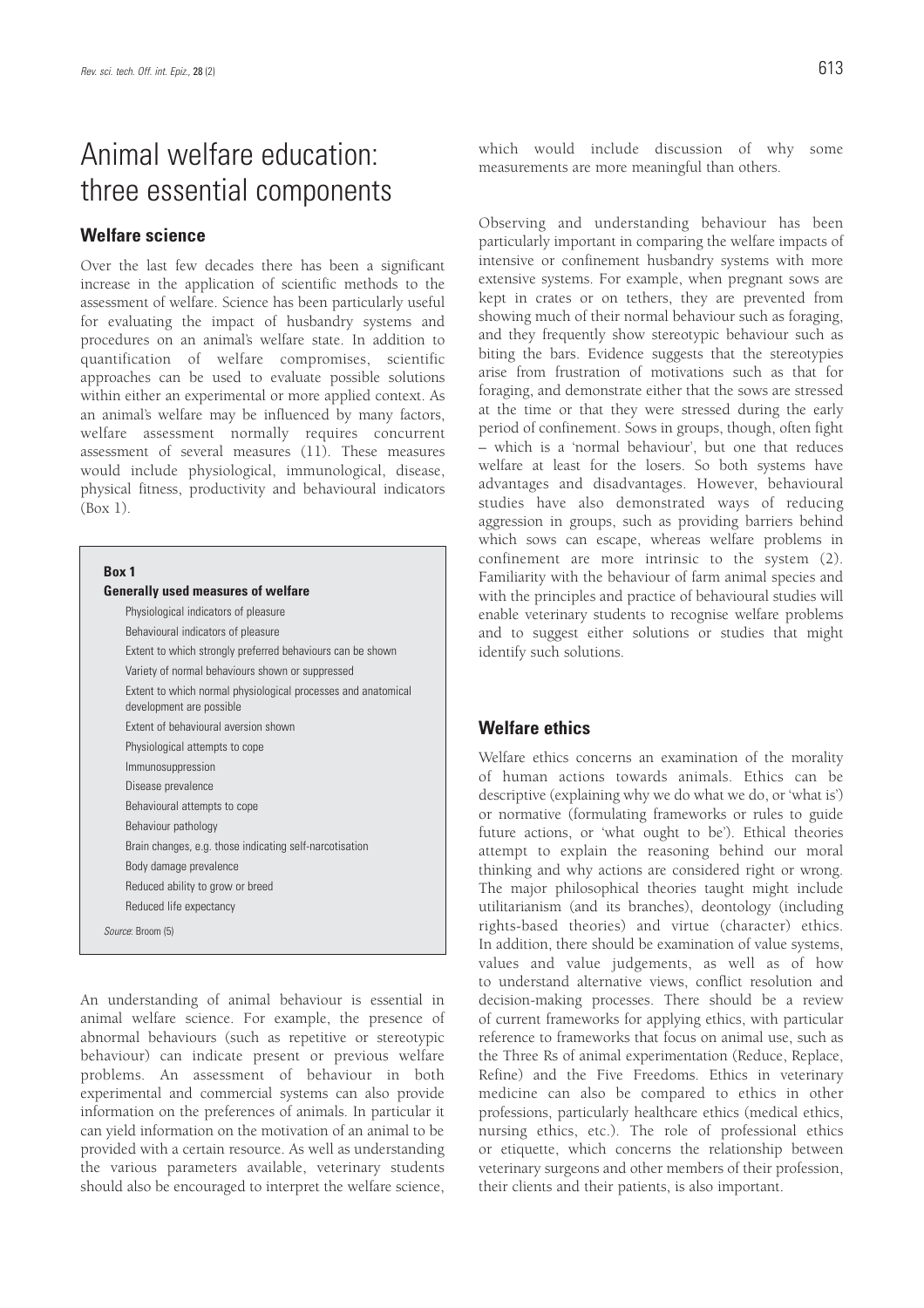### **Welfare policy**

The output of scientific investigations and ethical analysis may be the formulation of standards in the form of legislation, codes of practice, or increasingly for farm animals the retailer/farm assurance requirements. Law would include the principal national and international (e.g. European Union) legislation as it relates directly to animal welfare. Other laws that relate to animal use and reflect society's view of animals (for example, pets as property, protected species and wild animals) should also be examined. In addition, the inconsistencies in legislation should be considered, for example, the existence of different laws for different species and different laws for the same species undergoing different uses. Analysis of the role and impact of international law on animal welfare should also be included.

## Application to clinical practice

Armed with an understanding of welfare science, ethics and policy, veterinary students should then be encouraged to apply such principles to clinical practice. For example, clinical decision-making in veterinary practice requires understanding of the associated welfare implications, ethical dilemmas and legal consequences. It is important that students see for themselves the ethical problems faced by others involved with animal care and use. During the veterinary degree programme, students should be visiting different husbandry systems and observing different types of clinical practice. It is important to encourage them to reflect on these activities. Components of student reports should include reference to the welfare strengths and weaknesses of the system. This analysis is as relevant to the treatment of individual companion animals as to intensive farming systems.

### Analysis of outcomes

It was suggested above that a goal of education in animal welfare may be to change the attitudes and behaviours of veterinary students towards the welfare of animals in their care. Arguably of even greater importance is their longerterm role as future policy-makers and opinion formers. Unlike almost any other student groups, undergraduate veterinary surgeons in all countries may expect to have, or should be motivated to have, an important role in influencing both policy and animal welfare standards in whatever field of veterinary practice they later work in. So how much impact does education have upon attitudes towards animals?

In the absence of specific education on animal welfare, studies in both Britain and Australia have found that many veterinary students perceive their education as a rite of passage from 'tender-minded' pet owner to 'toughminded' clinician (3). In particular, students appear to reduce their beliefs about the sentience of animals (their capability to have feelings of pain, fear, etc.) and their empathic reactions to animals in distress (12). Although this process of apparently hardening one's attitudes towards animals may help some students to cope with the emotional and ethical challenges of veterinary work, it may also threaten the welfare of animals in their care.

A project is under way to evaluate the effects on such attitudes of one educational programme by the World Society for the Protection of Animals. Their 'Concepts in Animal Welfare' (16) is a package of Powerpoint and other teaching materials developed in collaboration with the University of Bristol to facilitate the teaching of animal welfare to students at veterinary institutes worldwide and has been well received in the veterinary community (6). This project aims to develop assessment methods for different components of veterinary students' and graduates' attitudes (cognitive, affective, behavioural) towards animal welfare. A secondary aim will be to make use of these methods to investigate variation in attitudes towards animal welfare in two different countries, namely the UK and Brazil, according to a number of factors (educational, social, cultural, personality-based, etc.) that are expected to be influential.

### Conclusions

To equip veterinary graduates to deal with the welfarerelated problems they encounter within the veterinary context – both for food production and other categories of animals – formal teaching in animal welfare is increasingly necessary in veterinary courses worldwide. A deeper understanding of welfare science and ethical issues that might affect standards and legislation is also needed for veterinary surgeons to contribute to policy-making. It is recommended that the subject should be taught as a clearly defined academic subject within the curriculum. In addition to giving credibility to the subject in the eyes of students and other teachers, this ensures that students attain a minimum standard of skills and knowledge in the area.

### Acknowledgements

Thanks are due for contributions to Jennifer Duncan, Kate Kerr, Dorothy McKeegan and Peter Thornton.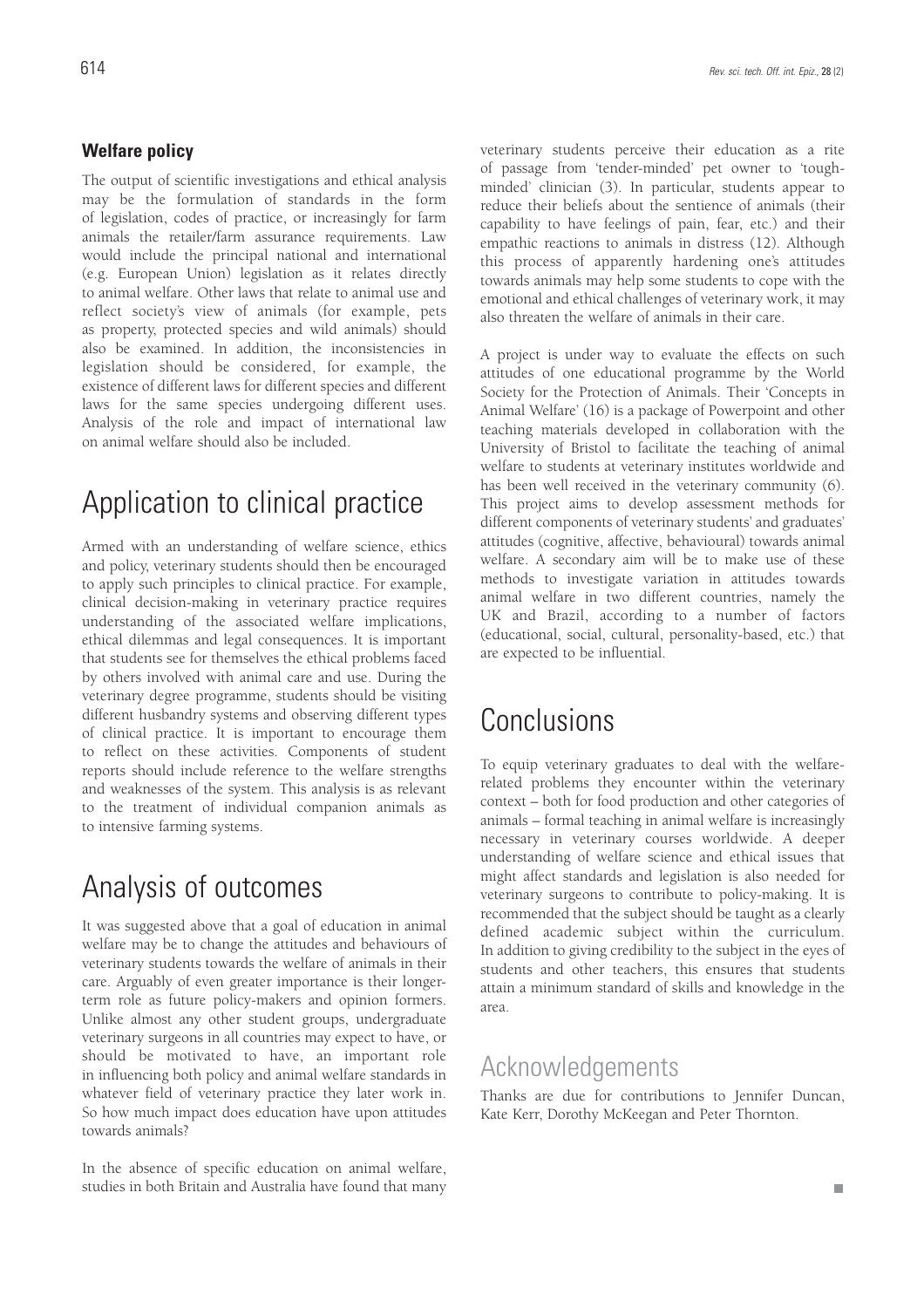### **Les fondamentaux de l'enseignement vétérinaire dans le domaine du bien-être des animaux d'élevage destinés à l'alimentation**

D.C.J. Main, M.C. Appleby, D.B. Wilkins & E.S. Paul

#### **Résumé**

La principale mission des vétérinaires étant d'assurer les soins aux animaux, les étudiants en médecine vétérinaire doivent être bien informés des problèmes majeurs et des données factuelles relatifs au bien-être animal. Les vétérinaires ont tendance à se concentrer sur les aspects physiologiques du bien-être animal ; or, ils doivent aussi prendre en compte les aspects mentaux (notamment ceux intervenant dans la douleur) ainsi que ceux liés à l'expression comportementale naturelle des espèces animales. La première étape essentielle de l'enseignement sur le bien-être animal consiste à inciter les étudiants à examiner les interactions entre la science du bien-être, l'éthique du bien-être et les politiques appliquées dans ce domaine. Les méthodes scientifiques utilisées pour mesurer le bien-être font appel à des indicateurs physiologiques, immunologiques et comportementaux, ainsi qu'à l'analyse de l'état sanitaire et de la productivité des animaux. L'éthique du bien-être animal est la prise en compte des différentes théories éthiques et déontologiques dans ce domaine. S'agissant des politiques à appliquer, les étudiants doivent connaître et comprendre la réglementation, les codes de bonnes pratiques et les programmes d'assurance mis en œuvre au niveau des exploitations. En plus des applications concrètes de ces acquis dans la pratique clinique, les vétérinaires doivent plus largement se préparer à intervenir dans l'élaboration des politiques et des normes. Il est recommandé que le bien-être animal figure en tant que discipline clairement définie dans les programmes d'enseignement.

#### **Mots-clés**

Bien-être animal – Comportement – Douleur – Éthique – Immunologie – Les « cinq besoins fondamentaux » du bien-être animal – Mesure politique – Physiologie – Réglementation – Santé – Souffrance.

п

# **Enseñanza veterinaria básica en materia de bienestar de los animales para consumo humano**

D.C.J. Main, M.C. Appleby, D.B. Wilkins & E.S. Paul

#### **Resumen**

Los veterinarios tienen ante todo una responsabilidad primordial para con los animales a los que atienden, y en este sentido los estudiantes de veterinaria deben ser conscientes de varias cuestiones importantes y conocer una serie de hechos relacionados con el bienestar de esos animales. Aunque hasta ahora los veterinarios han tendido a concentrarse en los aspectos físicos del bienestar, también deben tener en cuenta los aspectos psíquicos (comprendido el dolor) y las condiciones que resultan naturales para el animal. Al impartir formación en la materia, un primer paso crucial es el de alentar a los estudiantes a que